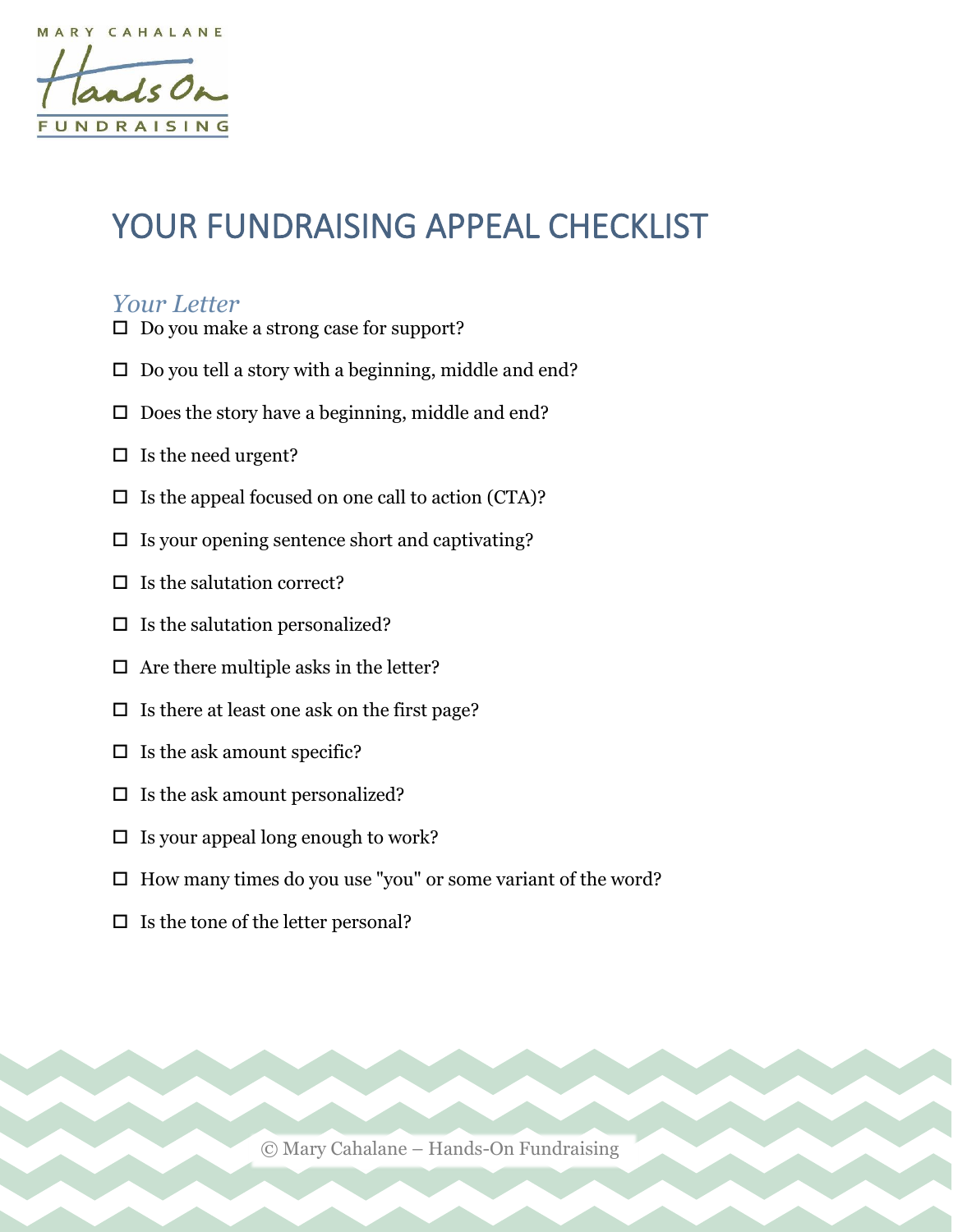

- $\Box$  Have you used known emotional triggers?
- $\Box$  Have you used sensory language (texture, sounds, etc.)
- $\Box$  Did you add personal hand-writing or margin notes?
- $\Box$  Have you used active verbs?
- $\Box$  Have you checked for spelling or grammar errors?
- $\Box$  What grade level is the appeal written in? (Aim for 4-6<sup>th</sup> grade)
- $\Box$  What's the average number of lines in each paragraph? (No more than 5)
- $\Box$  Are the paragraphs indented?
- $\Box$  If a print appeal, did you use a serif font?
- $\Box$  Is the point size at least 12?
- $\Box$  Is there plenty of white space on the page?
- $\Box$  Did you use the back of the page?
- $\Box$  Have you removed unnecessary adverbs? (Most are not needed.)
- $\Box$  Have you removed "that" and "which" (Ditto)
- $\Box$  Is there a P.S.?
- $\square$  Does the P.S. restate your call to action?
- $\square$  Does the P.S. include a specific ask?
- $\square$  Does the P.S. tell the reader exactly what to do?

© Mary Cahalane – Hands-On Fundraising